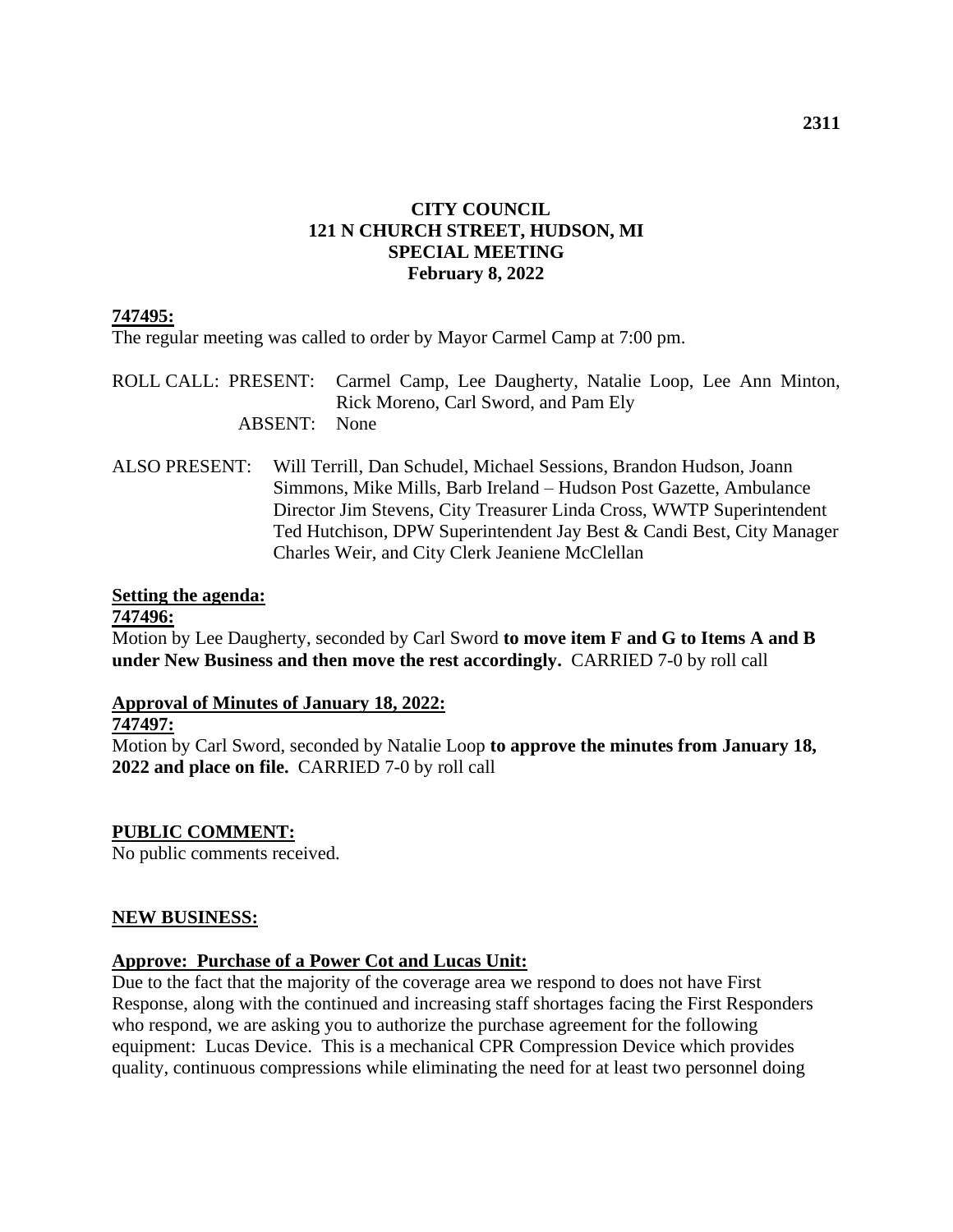compressions. Power Cot. Requires only two operators to load an occupied cot from the foot end. With wing rails which expand the surface area, it can accommodate patients up to 870 pounds. The purchase plan is as follows:

#### **American Rescue Plan Act Eligible Lucas Device, Power Cot Purchase**

Lucas Device Tier 2 pricing with Demo Power Cot: Lucas Device: \$16,100.21 (-\$ 748.76) Power Pro Cot: \$16,567.09 (-\$4659.41) Service Plan: \$8,991.20 Total \$41,658.50

Total Discount: \$5,408.17 Payment Plan: Three Year, paid annually at 0% interest - \$13,886.16 Full service including parts and labor for both devices covered through 2027

2022 Pricing for the same above package: \$49,560.18 (+\$7,901.68)

Total cost this budget year for equipment is \$13,886

 $$7,544.00$  from misc. income towards 1<sup>st</sup> equipment payment \$ 6,342.17 from Hillsdale County Capital \$13,886.17 Total

Leaves a balance of \$2,258.43 in Hillsdale Capital in the 2021-22 budget

The remaining two payments for the equipment will be taken out of the Hillsdale Capital Line Item which increases to \$20,708.56 this year.

#### **747498:**

Motion by Natalie Loop, seconded by Carl Sword **approve the purchase of the power cot and lucas unit for \$41,658.50.** CARRIED 7-0 by roll call vote.

# **Resolution: Budget Amendment Ambulance Fund:**

If Council agrees to the purchase of a power cot and the Lucas CPR device, Council will have to approve a budget amendment in the Ambulance Fund under the Hillsdale County Capital Improvement line item. The agenda review form submitted by ALS Director Jim Stevens regarding the purchase, gives a good explanation of how the devices will be paid for over a three year period.

# **747499:**

Motion by Carl Sword, seconded by Pam Ely **approve the Budget Amendment Resolution in the Ambulance Fund, Hillsdale County Capital Improvement Line Item, for Fiscal year 2021-2022.** CARRIED 7-0 by roll call vote.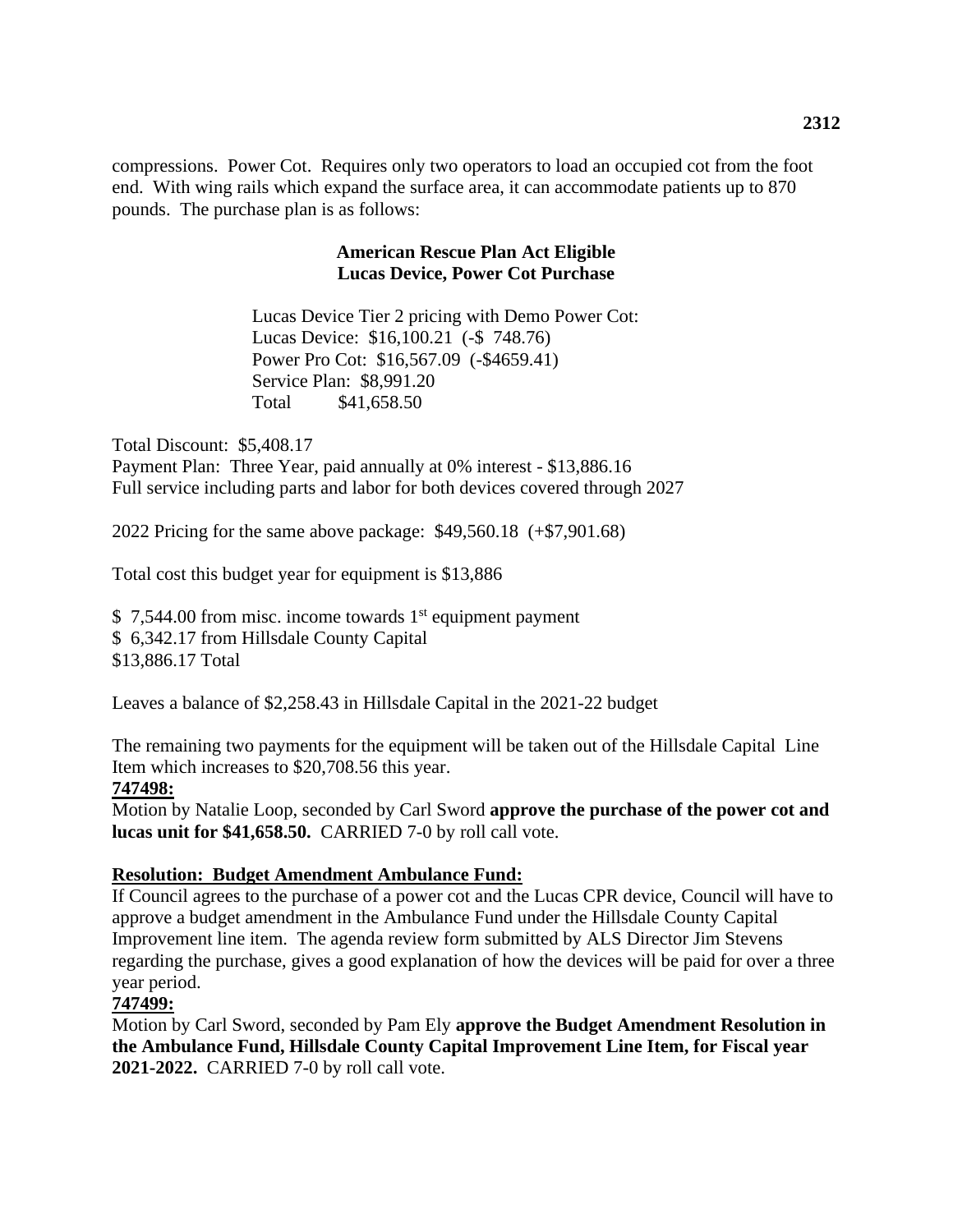# **Accept: Capital Improvement Project Plan for 2022-2028:**

As required annually, the Planning Commission approved the 2022-2028 Capital Improvement Project Plan at their January 24, 2022 meeting.

# **CAPITAL IMPROVEMENT PLAN 2022-2028**

| <b>BUDGET</b><br><b>YEAR</b>   | <b>IMPROVEMENT</b>                                                                                                                                                                                                                                                                                                     | <b>ESTIMATED COST</b><br>(INC. GRANTS)                                                                                                                      |  |  |
|--------------------------------|------------------------------------------------------------------------------------------------------------------------------------------------------------------------------------------------------------------------------------------------------------------------------------------------------------------------|-------------------------------------------------------------------------------------------------------------------------------------------------------------|--|--|
| <b>Current FY</b><br>$21 - 22$ | <b>Lift Stations Upgrades</b><br>Water Meter Replacement (Ongoing)<br>Fire Hydrant Replacement (Ongoing)<br><b>DWAM Grant Service Line Identification</b><br>Replacement Pump WWTP<br>ALS Equipment (Power Cot / Lucas Device)                                                                                         | \$<br>260,000<br>\$<br>30,000<br>\$<br>15,000<br>\$<br>294,000<br>\$<br>18,000<br>\$<br>41,000                                                              |  |  |
| $22 - 23$                      | <b>Cemetery Expansion Development</b><br><b>Street Signage Replacement</b><br><b>Local Street Improvements</b><br>Water Meter Replacement (Ongoing)<br>New Ambulance or Loan Pay Off of Ambulances<br>3 Phase 40 K W Generator<br>Lead Service Line Identification (Grant Funded)<br>Fire Station Sinking Floor repair | \$<br>20,000<br>\$<br>10,000<br>\$<br>19,000<br>\$<br>15,000<br>160,000-170,000<br>\$<br>\$<br>40,000<br>$\mathbb{S}$<br>300,000<br>$\mathcal{S}$<br>20,000 |  |  |
| $23 - 24$                      | N Maple Grove Reconstruction Design (Phase 2)<br><b>New Patrol Vehicle</b><br>Water Meter Replacement (ongoing)<br><b>Local Street Improvements</b><br>Lead Service Line Replacement I.D. (Grant)                                                                                                                      | 150,000<br>\$<br>\$<br>50,000<br>\$<br>15,000<br>\$<br>19,000<br>300,000                                                                                    |  |  |
| $24 - 25$                      | N Maple Grove Reconstruction (Phase 2)<br>Water Meter Replacement (finish)<br><b>Local Street Improvements</b>                                                                                                                                                                                                         | \$1,000,000<br>\$<br>15,000<br>\$<br>50,000                                                                                                                 |  |  |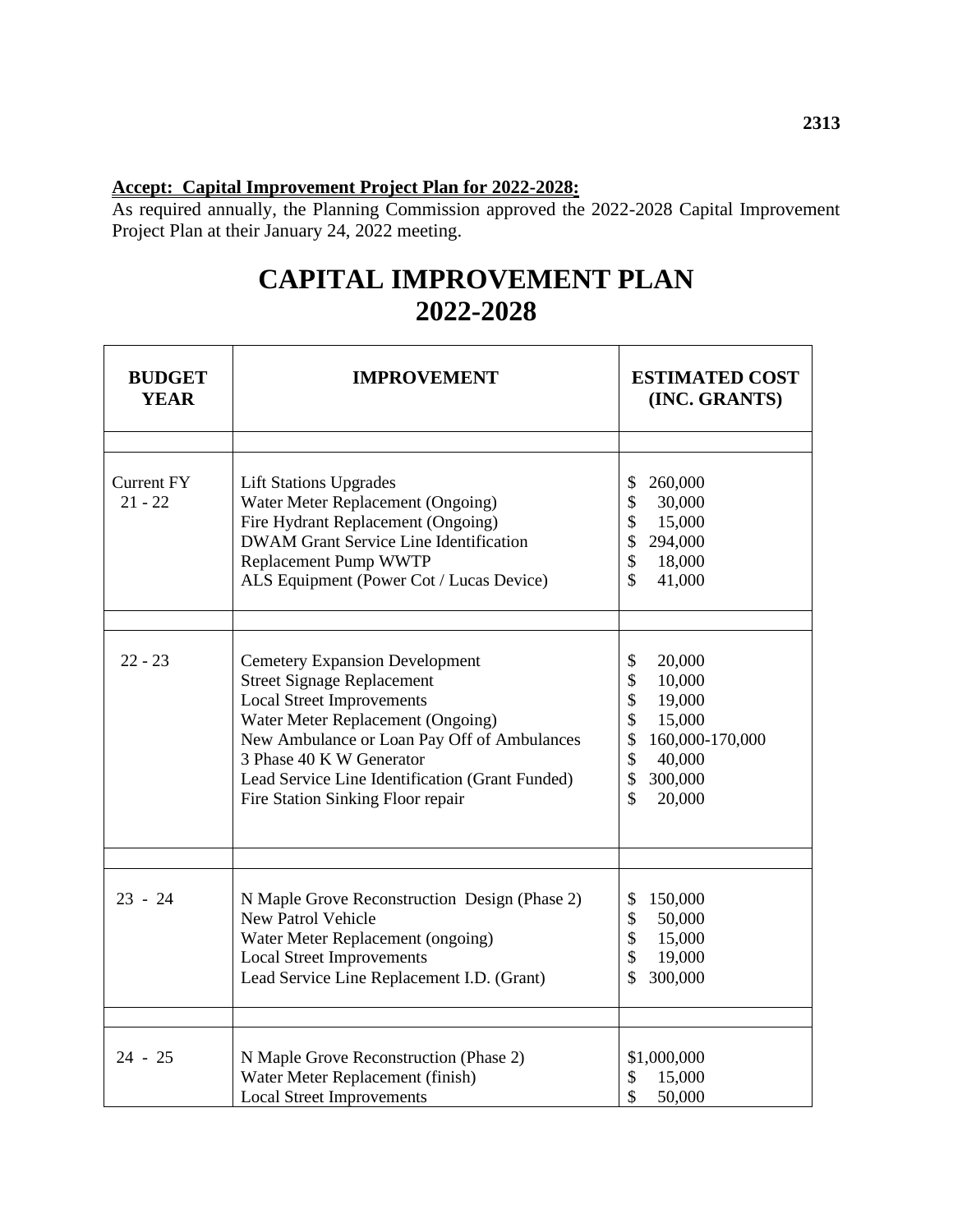|           | Lead Service Line Replacement I.D. (Grant)                                                                                                           | \$                   | 300,000                     |
|-----------|------------------------------------------------------------------------------------------------------------------------------------------------------|----------------------|-----------------------------|
|           |                                                                                                                                                      |                      |                             |
| $25 - 26$ | N Maple Grove Reconstruction (Phase 3) Design/Eng<br>DPW Dump Truck Replacement<br>Lead Service Line Replacement<br><b>Local Street Improvements</b> | \$<br>\$<br>\$<br>\$ | 80,000<br>150,000<br>50,000 |
|           |                                                                                                                                                      |                      |                             |
| $26 - 27$ | Lead Service Line Replacement<br><b>Local Street Improvements</b>                                                                                    | \$<br>\$             | 50,000                      |
|           |                                                                                                                                                      |                      |                             |
| $26 - 27$ | Lead Service Line Replacement<br><b>Local Street Improvements</b>                                                                                    | \$                   | 50,000                      |

Approved by City of Hudson Planning Commission on January 24, 2022

# **747500:**

Motion by Carl Sword, seconded by Natalie Loop **accept the 2022-2028 Capital Improvement Project Plan from the Planning Commission.** CARRIED 6-1 by roll call vote. (Camp, Daugherty, Ely, Loop, Moreno, Sword – yes  $Minton - no$ )

# **Approve: Appoint Will Terrill to the Board of Review:**

Carol Davidoff resigned from the Board of Review in January 2022.

We asked a few people if they would like to help and Will Terrill accepted the position. He meets all the requirements to be appointed to the Board of Review and is willing to start training this month for the March meetings.

# **747501:**

Motion by Lee Ann Minton, seconded by Lee Daugherty **appoint Will Terrill to the Board of Review for a 3-year term expiring in December 2024.** CARRIED 7-0 by roll call vote.

# **Approve: Silversmith GIS Data Service Agreement:**

The City has electronic data of the water, waste water systems and the storm drains. This information was collected over the past few years by Fleis and VandenBrink and Jones & Henry while doing various projects. Our DPW and Wast Water staff do not have easy access to this information that would be very beneficial in the field. It would also allow the City to track its assets more accurately and update it in real time. This is the goal when we started looking for a solution.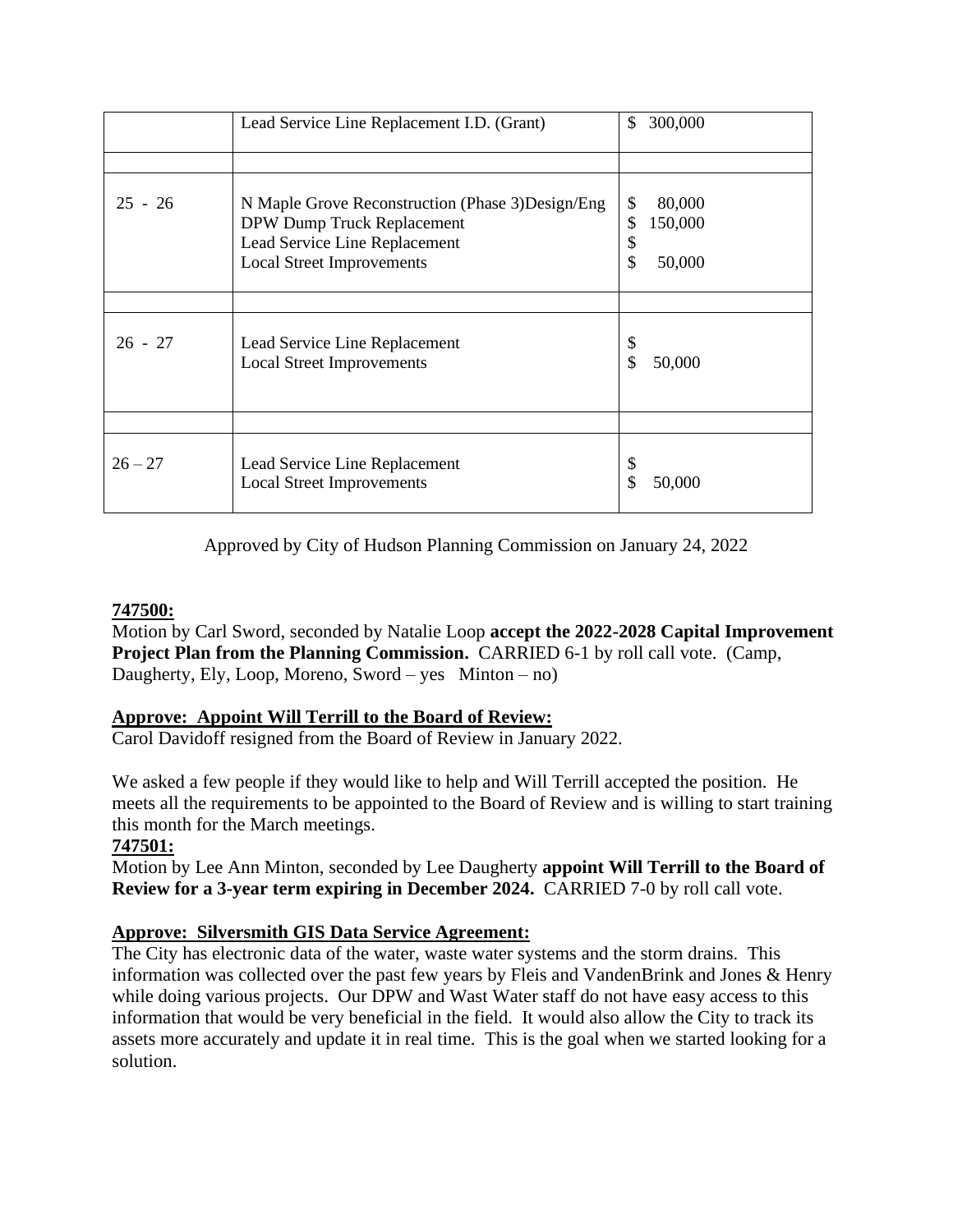Jay Beast and Charles Weir have been working on this on and off over the past several months and recently had a meeting with Silversmith Data and they gave us a demonstration of their product. We were impressed with the product and the ease of use.

Over the past few months Mr Weir received two other quotes for the GIS services. One from Jones & Henry and the other from RCAP (Rural Community Assistance Partnership). The cost of each is as follows:

#### **Jones & Henry** \$18,000

Initial set up and training. Update information annually. Does not include hardware and cellular service.

#### **RCAP** \$2,639.52

Initial set up and year fee. Update information annually. Does not include hardware and cellular service.

#### **Silversmith Data** \$3,750.00

Initial set, annual fee (\$1,850.00) hardware and cellular service. Real time data updates. **747502:**

Motion by Carl Sword, seconded by Natalie Loop **approve the Service Agreement with Silversmith Data for GIS services for the City of Hudson, and authorize the City Manager to sign the contract.** CARRIED 7-0 by roll call vote.

#### **Approve: Control Panel Cabinet for Lift Station Improvements:**

As part of the improvements made at the lift stations on South Church Street and Sunrise Meadows, two new electrical control panel cabinets will need to be purchased to house the new control panels. The cabinets will be made of stainless steel and are expensive. Ted has provided three quotes for the new cabinets.

USA Blue Book \$9,325.15 each

Gordon Reliability \$6,252.98 each

Metal Methods Manufacturing \$5,500.00 each

Metal Methods Mfg. is a local company out of Morenci. They are the most reasonable in price and there will be no shipping charges. These cabinets will be custom built to our specific needs. **747503:**

Motion by Carl Sword, seconded by Natalie Loop **approve the purchase of two stainless steel cabinets from Metal Methods Manufacturing for \$5,500.00 a piece, with funds from the 2021 Capital Improvement Bond funds.** CARRIED 7-0 by roll call vote.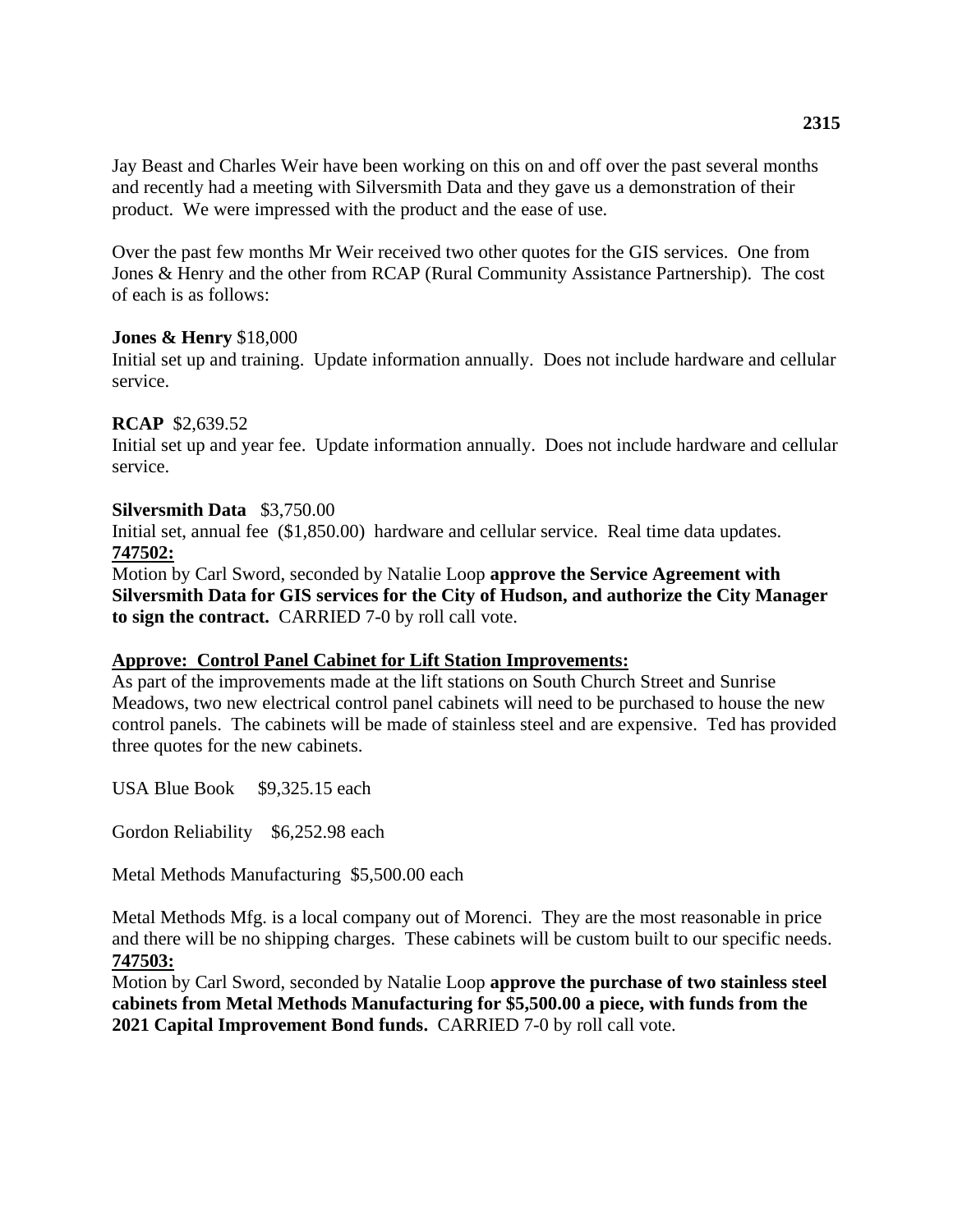#### **Approve: Wood Benches for Downtown Business District:**

City Manager, Charles Weir was approached by members of the Chamber of Commerce about putting four benches in the downtown area. He has spoken with Dan Rogers of the Hudson Center for Science and Industry (CSI) and he advised that the students at the center would build and maintain the benches. The benches would be placed in the Spring and removed over the winter season. The benches would have the City official logo on them. There will be no cost tot the City.

The Planning Commission looked at the photos and approved of the design but requested that a back be put on the benches. The benches would give pedestrians a few more spots to sit while walking downtown and would be a great way for local students to support their community and showcase their talents.

### **747504:**

Motion by Natalie Loop, seconded by Pam Ely **approve the fabrication and placement of wood benches in the Downtown Business District.** CARRIED 6-1 by roll call vote. (Camp, Daugherty, Ely, Loop, Moreno, Sword – yes  $Minton - no$ )

### **Approve: City Treasurer Role:**

Due to the work load of the Treasurer and administrating the City Income Tax, Linda has expressed and interest in stepping away from the Treasurer's position and focus on the City Income Tax and resume her duties as Deputy Clerk. By her ability to devote more time to the City Income Tax will benefit the City with more outstanding revenue, and allow her to assist Jeaniene with City Clerk duties.

City Manager Charles Weir, met with Brandon Hudson and Michael Sessions along with Office Staff and Brandon Hudson and Michael Sessions have agreed to take on the City Treasurer duties part-time. They would average around a combined 25-30 hours a week on the duties and would be in the office on select day (Michael on Fridays; Brandon possibly on Tuesdays, though he is still working details out with his primary employer – the Village of Blissfield). They would be considered part-time employees and would only draw a wage from the City of Hudson, and no other fringe benefits. They would receive \$30.00 an hour since they aren't receiving fringe benefits. They both know the City's financials in great detail and their expertise has played a big part in the City's financial recovery.

In terms of work, the following would be split between the two (2) of them:

#### Brandon Hudson

Tax Disbursement, Tax Questions, and Administration of Tax Roll: Done every 15 days from July until March; will also answer relevant tax questions that are given to him; will also administer the tax roll.

Bank Transfers: Done whenever.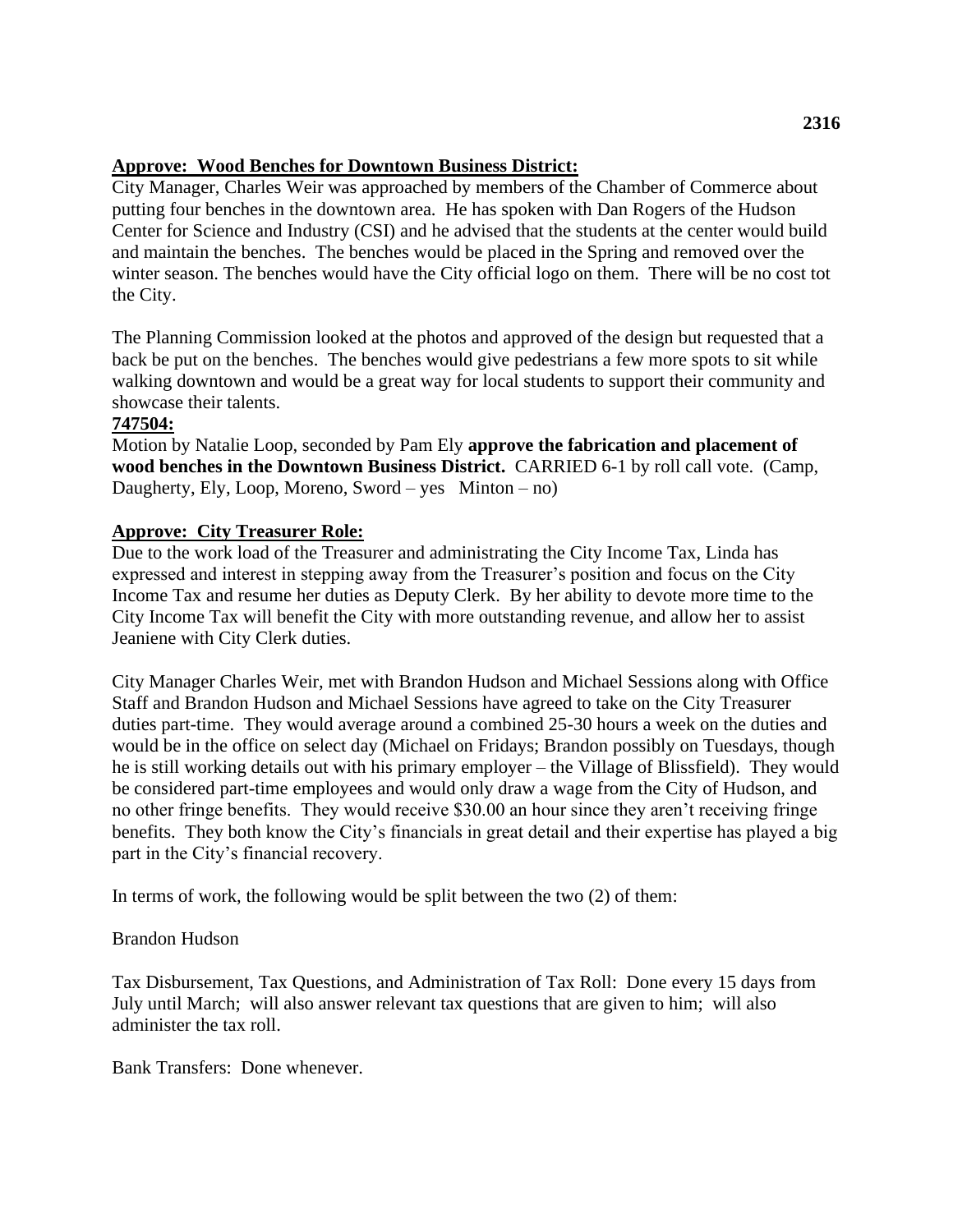Bank Reconciliations: Done monthly.

Review of Daily Deposits: A review of staff daily deposits will occur each day by Brandon Hudson is in the office to ensure that the daily deposits are done right.

General Ledger Entries: Done when needed

Annual Audit: Will prepare and be present for annual audit.

Payroll Taxes & Reports: Will complete payroll taxes and reports.

Michael Sessions

Accounts Payable: Done weekly.

Budget: Creation of the municipal budget on behalf of the administration and providing budget updates to the municipality; creation of budget amendments, if need be.

Cash Flow: Tracking and advising on cash flow for various accounts and providing a monthly update on this status.

Review of Daily Deposits: A review of staff daily deposits will occur each day by Michael Sessions is in the office to ensure that the daily deposits are done right.

General Ledger Entries: Done when needed.

There, of course, will be more work that will be done by both depending on the projects that are going on at that time. They will also be used to advise on various projects, as the City Manager sees fit.

There is a substantial savings by going with this setup, as a full-time employee would need to be provided with fringe benefits. This setup will save the municipality anywhere between \$30,000.00 to \$40,000.00 a year.

In terms of titles, Brandon Hudson would be the City Treasurer and Michael Sessions would be Deputy City Treasurer.

#### **747505:**

Motion by Natalie Loop, seconded by Carl Sword **approve the staffing plan for the City Treasurer position.** CARRIED 5-2 by roll call vote. (Camp, Ely, Loop, Moreno, Sword – yes Daugherty, Minton – no)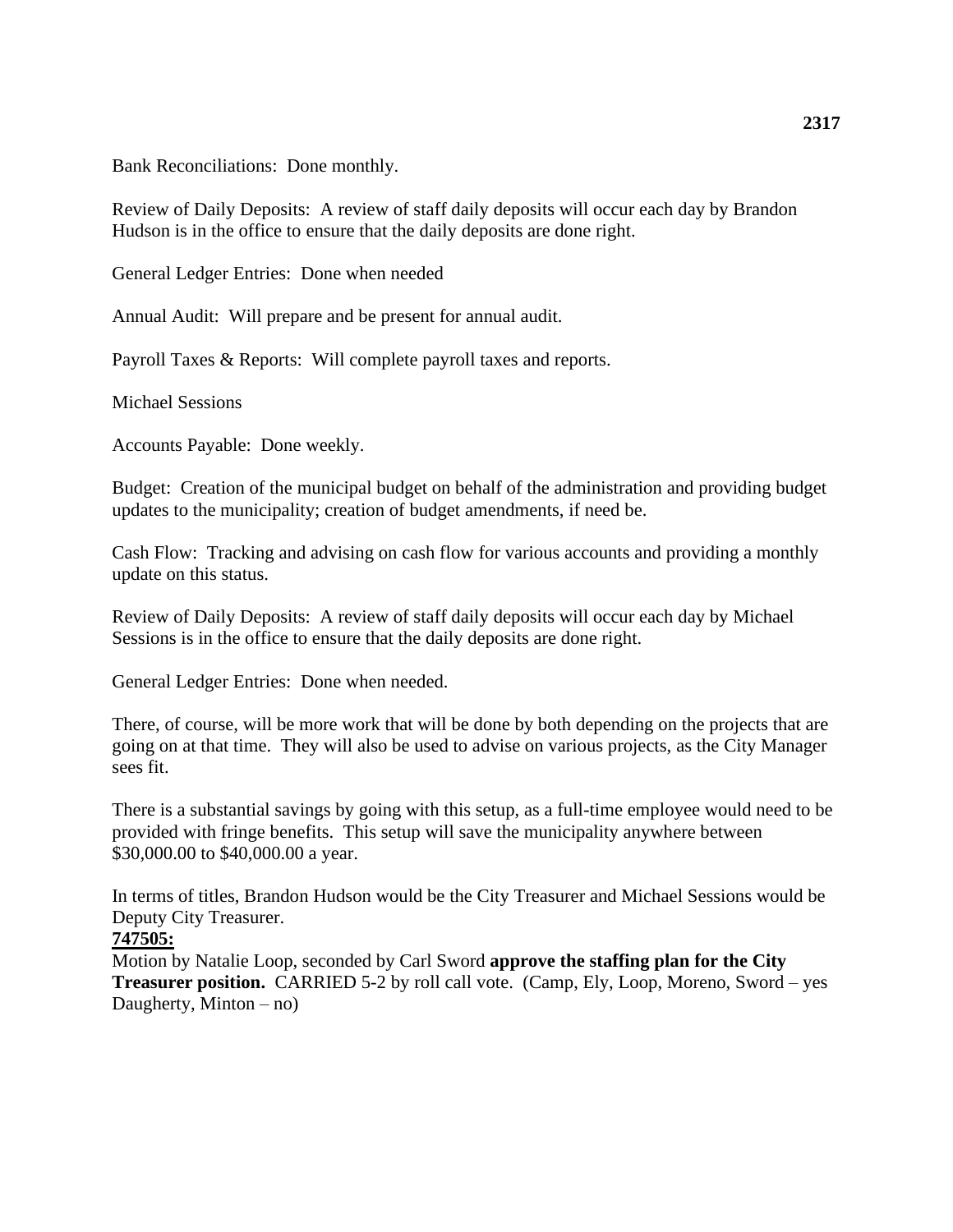#### **Approve: Pay Stipend for Employees:**

In an order to offset the cost of inflation and to provide an incentive to our employees, we are proposing a \$1.00 an hour pay stipend for employees of the Administrative Department, Department of Public Works (DPW), Police Department, EMS, and Wastewater. The cost of the stipend is the following:

Administrative Department  $= $2,760.00$  (City Manager will not be taking this benefit)

 $DPW = $4,600.00$ 

Police Department =  $$3,864.00$ 

 $EMS = $11,952.00$ 

Wastewater  $=$  \$1,840.00

Total = \$25,016.00

The stipend is being asked to be given retroactive to January 16, 2022. There would be budget amendment for each fund that would been to be completed at a later date, however, each fund will be able to withstand this increase, as the amended budget approved back in November 2021 had projected an excess of revenue all around.

## **747506:**

Motion by Pam Ely, seconded by Rick Moreno **approve a \$1.00 an hour stipend for employees of the Administrative Department, DPW, Police Department, EMS, and Wastewater.** CARRIED 5-2 by roll call vote. (Camp, Ely, Loop, Moreno, Sword – yes Daugherty, Minton  $-$  no)

#### **UNFINISHED BUSINESS:**

#### **Bills:**

# Bills to Council February 8, 2022

| <b>Bills to be Approved</b>      |            |                                                             |
|----------------------------------|------------|-------------------------------------------------------------|
| Renius & Renius                  | \$1,512.50 | January 2022 Assessing Fee                                  |
| Etna                             | \$1,960.00 | 14 - 3/4" IPERL 1,000 gal meters                            |
| Jones & Henry Engineers LTD      | \$3,360.29 | <b>DWAM Grant Engineer services</b>                         |
| Innovative Software Services Inc | \$3.824.55 | Income Tax Software - One year service and support contract |
| MML Worker's Compensation Fund   | \$6,134.00 | #4 installment on the Policy Premium                        |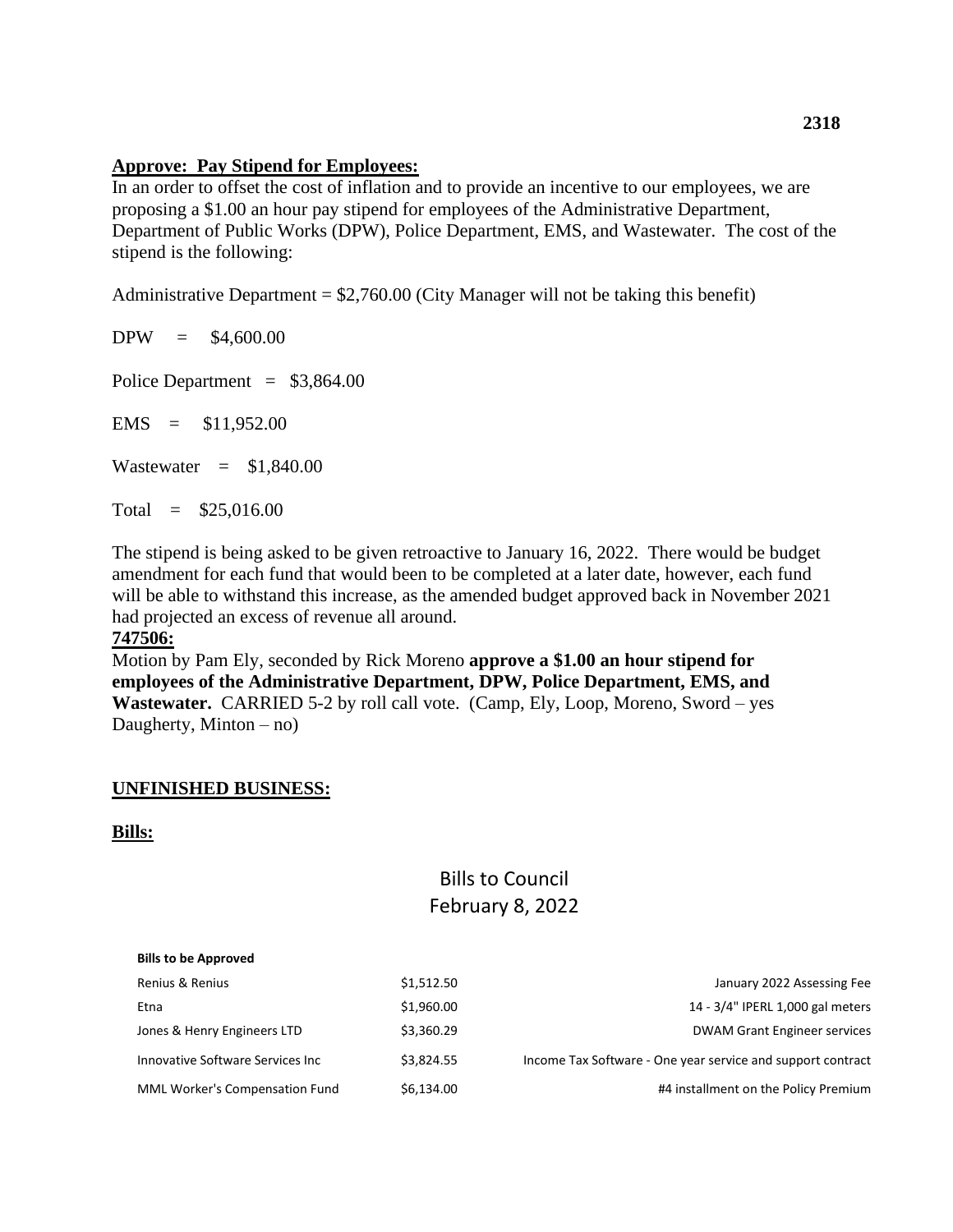| <b>Bills to be Confirmed</b>  |       |             |                                                            |
|-------------------------------|-------|-------------|------------------------------------------------------------|
| Lincoln Life                  |       | \$1,140.73  | Employee Life Insurance - Feburary 2022                    |
| <b>Michigan Gas Utilities</b> |       | \$1,054.50  | WWTP - January 2022 Statement                              |
| <b>Modern Waste Systems</b>   |       | \$9,762.55  | January 2022 Refuse                                        |
| City of Adrian                |       | \$10,998.60 | <b>SCBA Grant Match Portion</b>                            |
| D & P Communications          |       | \$1,236.98  | February 2022 Statement (all dept's - internet, phone, tv) |
| Detroit Salt Company          |       | \$2,545.42  | 51.35 Tons of Rock Salt @ \$49.57 per ton                  |
| Spencer Manufacturing         |       | \$1,682.39  | 10 - 5" LDH, 100' lenghts (replaced by Consumers)          |
|                               | Total | \$28,421.17 |                                                            |

Total \$16,791.34

# **747507:**

Motion by Rick Moreno, seconded by Carl Sword **to pay the bills.** CARRIED 7-0 by roll call vote

# **Account Balances & Check Register:**

## **Account Balances:**

| General Fund                       |              | \$218,785.70      |
|------------------------------------|--------------|-------------------|
| <b>Cemetery Trust Fund</b>         | \$           | 2,262.45          |
| Major Street Fund                  |              | \$89,823.57       |
| <b>Local Street Fund</b>           |              | \$95,758.46       |
| <b>Fire Department Fund</b>        |              | \$33,032.26       |
| <b>Recreation Fund</b>             | \$           | 6,018.40          |
| <b>Cemetery Foundation</b>         |              | \$26,958.17       |
| Ambulance                          |              | \$54,803.57       |
| <b>Community Center</b>            |              | \$16,916.10       |
| <b>Thompson Museum Fund</b>        |              | \$57,662.33       |
| <b>Library Fund</b>                |              | \$12,047.65       |
| Thompson Library Fund              | \$           | 0.00              |
| Museum Fund                        |              | \$42,079.27       |
| Downtown Development               | $\mathbb{S}$ | 8,699.36          |
| <b>Industrial Park Fund</b>        |              | \$14,651.52       |
| LDFA                               | \$           | 0.00              |
| 2021 Capital Improvement Bond Fund |              | \$256,479.16      |
| Sidewalk Fund                      | \$           | 2,565.98          |
| <b>Utilities Fund</b>              |              | $-(\$155,566.53)$ |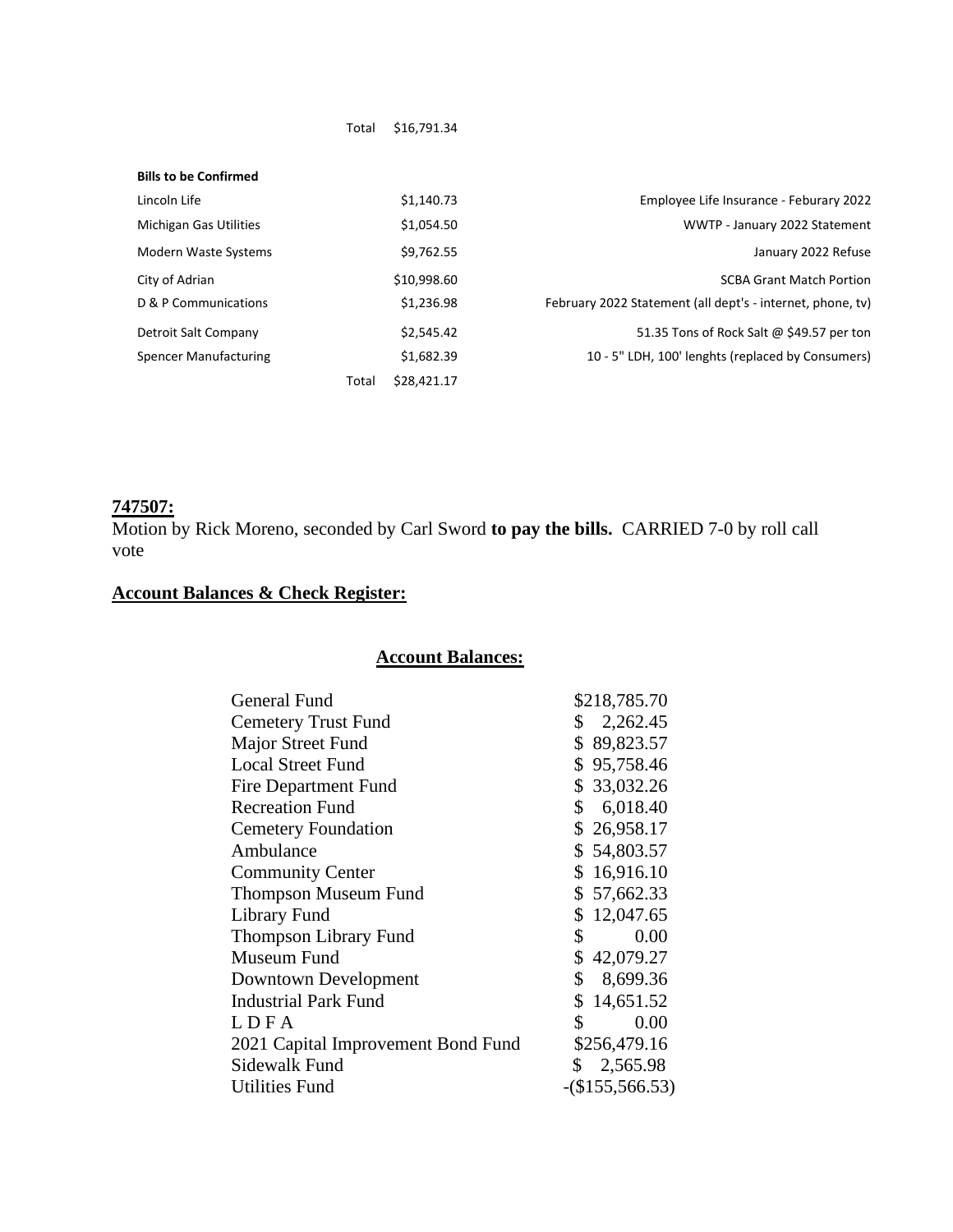| \$209,473.52 |  |  |
|--------------|--|--|
| \$135,852.72 |  |  |
| \$122,698.20 |  |  |
| \$48,535.28  |  |  |
|              |  |  |

#### **747508:**

Motion by Carl Sword, seconded by Natalie Loop **to accept the Account Balances & Check Register and place on file.** CARRIED 7-0 by roll call vote

#### **Revenue Expenditure Report:**

#### **747509:**

Motion by Carl Sword, seconded by Rick Moreno **to accept the Revenue Expenditure Report and place on file.** CARRIED 7-0 by roll call vote

#### **Department Head Reports:**

#### **747510:**

Motion by Rick Moreno, seconded by Pam Ely **to accept the Department Head Reports and place on file.** CARRIED 7-0 by roll call vote

#### **MINUTES FROM OTHER BOARDS AND COMMISSIONS:**

# **Planning Commission minutes dated November 22, 2021:**

**747511:**

Motion by Carl Sword, seconded by Rick Moreno **to accept the Planning Commission minutes dated November 22, 2021 and place on file.** CARRIED 7-0 by roll call vote

#### **MANAGER'S REPORT:**

- City Manager, Charles Weir still has not heard from Michigan Treasury regarding the Deficit Elimination Plans or the Corrective Action Plan that have been submitted.
- Maple Grove Cemetery Lawn Mowing Bid Invitation has been posted.
- City staff will start sending out notices to residents for the random lead service lie identification process under the DWAM Grant. DPW will start inspecting the lead service line identifications inside the residences and businesses from the random list after the notices are sent out. We are asking the property owners to contact City Hall to coordinate the inspections.
- Jeaniene and the City staff have completed the updating of the Maple Grove Cemetery records. The Cemetery records were unorganized and some of the records were missing and required a lot of research. The staff started the process in 2013. There are 9,306 graves in the Maple Grove Cemetery. A job well done.